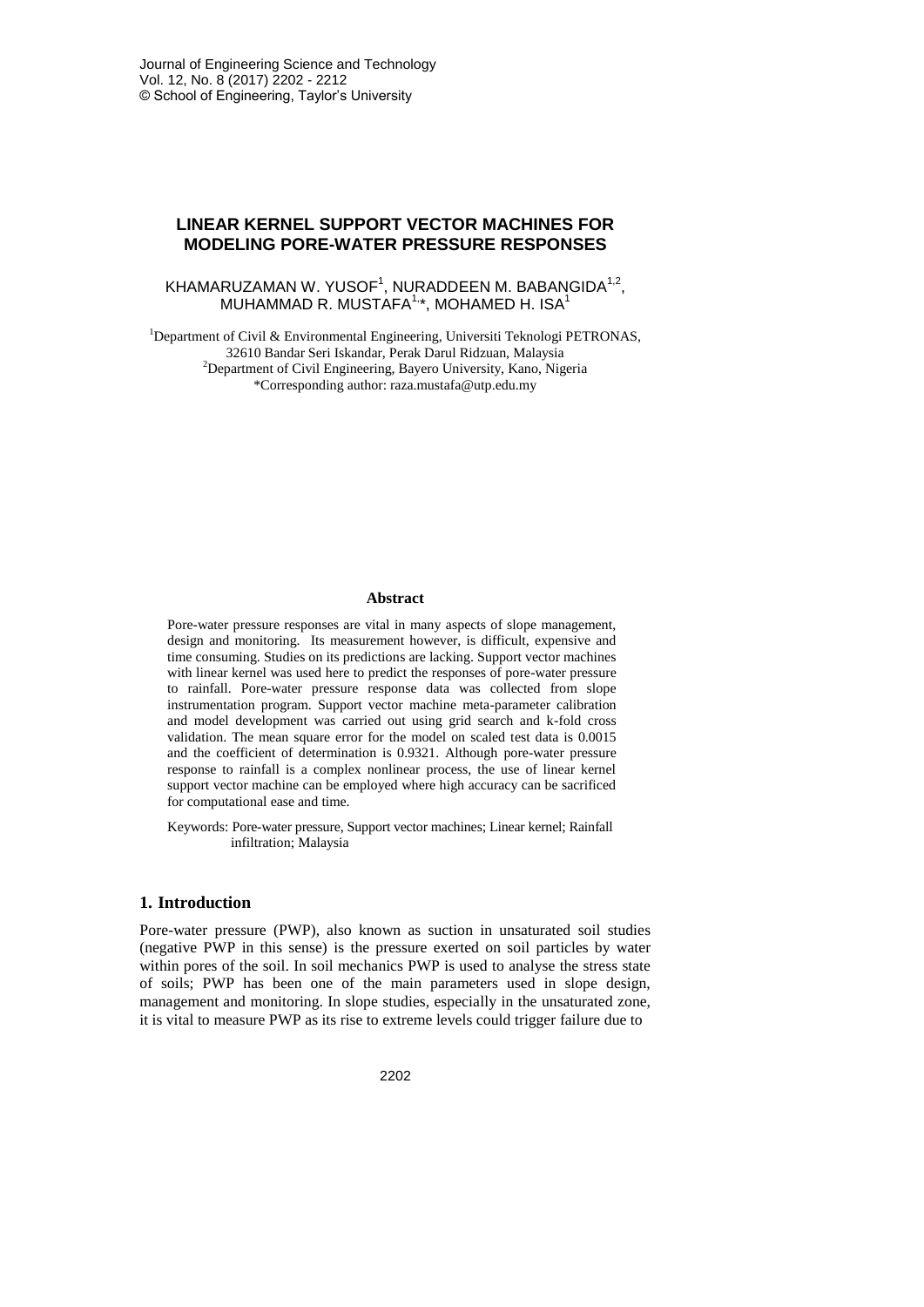| <b>Nomenclatures</b>              |                                                                    |  |  |  |
|-----------------------------------|--------------------------------------------------------------------|--|--|--|
| b                                 | <b>Bias</b>                                                        |  |  |  |
| $\mathcal{C}$                     | Cost parameter                                                     |  |  |  |
| i, j                              | Vector Indexes                                                     |  |  |  |
| K                                 | Kernel function                                                    |  |  |  |
| $\boldsymbol{n}$                  | Number of dimensions                                               |  |  |  |
| $\boldsymbol{R}$                  | <b>Risk Function</b>                                               |  |  |  |
| r                                 | Rainfall, mm                                                       |  |  |  |
| $R^2$                             | Coefficient of determination                                       |  |  |  |
| $\mathfrak{t}$                    | Time index                                                         |  |  |  |
| U                                 | Pore-water pressure, kPa                                           |  |  |  |
| w                                 | Weight vector                                                      |  |  |  |
| $\mathbf{x}$                      | An n dimensional real valued data input vector                     |  |  |  |
| y                                 | Observed output data                                               |  |  |  |
| Z                                 | Higher dimension feature space                                     |  |  |  |
| <b>Greek Symbols</b>              |                                                                    |  |  |  |
| $\xi,\,\xi^*$                     | Slack variables, for error outside the error insensitive zone/tube |  |  |  |
| $\alpha_i, \alpha_i$ <sup>*</sup> | Lagrange multipliers                                               |  |  |  |
| $\mathcal E$                      | Width of the insensitive error zone                                |  |  |  |
| φ                                 | Future mapping function                                            |  |  |  |
| $\mathbb{R}$                      | Real Valued Vector of a given $n$ dimensions                       |  |  |  |
|                                   |                                                                    |  |  |  |
| <b>Abbreviations</b>              |                                                                    |  |  |  |
| <b>ANN</b>                        | <b>Artificial Neural Networks</b>                                  |  |  |  |
|                                   | LIBSVM Library for Support Vector Machines                         |  |  |  |
| LkSVM                             | Linear Kernel Support Vector machines                              |  |  |  |
| <b>MSE</b>                        | Mean Square Error                                                  |  |  |  |
| <b>PWP</b>                        | Pore-water Pressure, kPa                                           |  |  |  |
| <b>SVM</b>                        | <b>Support Vector Machines</b>                                     |  |  |  |

reduced cohesion between soil particles. Rise in PWP can easily cause decrease in soil shear strength and dissipation of suction. The mechanism of rainfallinfiltration induced PWP rise and subsequent failure in slopes has been extensively researched and documented in several literatures [1-3]. PWP is readily used in monitoring and establishing thresholds, beyond which a slope may be classified as unsafe [4, 5]. Rainfall infiltration is labelled as the main agent of PWP rise. Its mechanism has been deeply investigated in several researches [1, 6- 9]. It is thus important that PWP responses to rainfall should be monitored in order to study and manage slopes effectively, most especially unsaturated slopes.

Typically, the measurement or monitoring of PWP response requires setting up an instrumentation program. This is conventionally done using tensiometers to monitor the PWP responses, and rain gauge to record rainfall. Some instrumentation programs require more detailed and extensive monitoring, thus producing more detailed information, often in real time [10].

Collecting information on PWP responses is an expensive endeavour, both resources and time wise. An easier approach is to model or predict the PWP responses. Most PWP studies [1, 2, 11] use finite element approach with the aid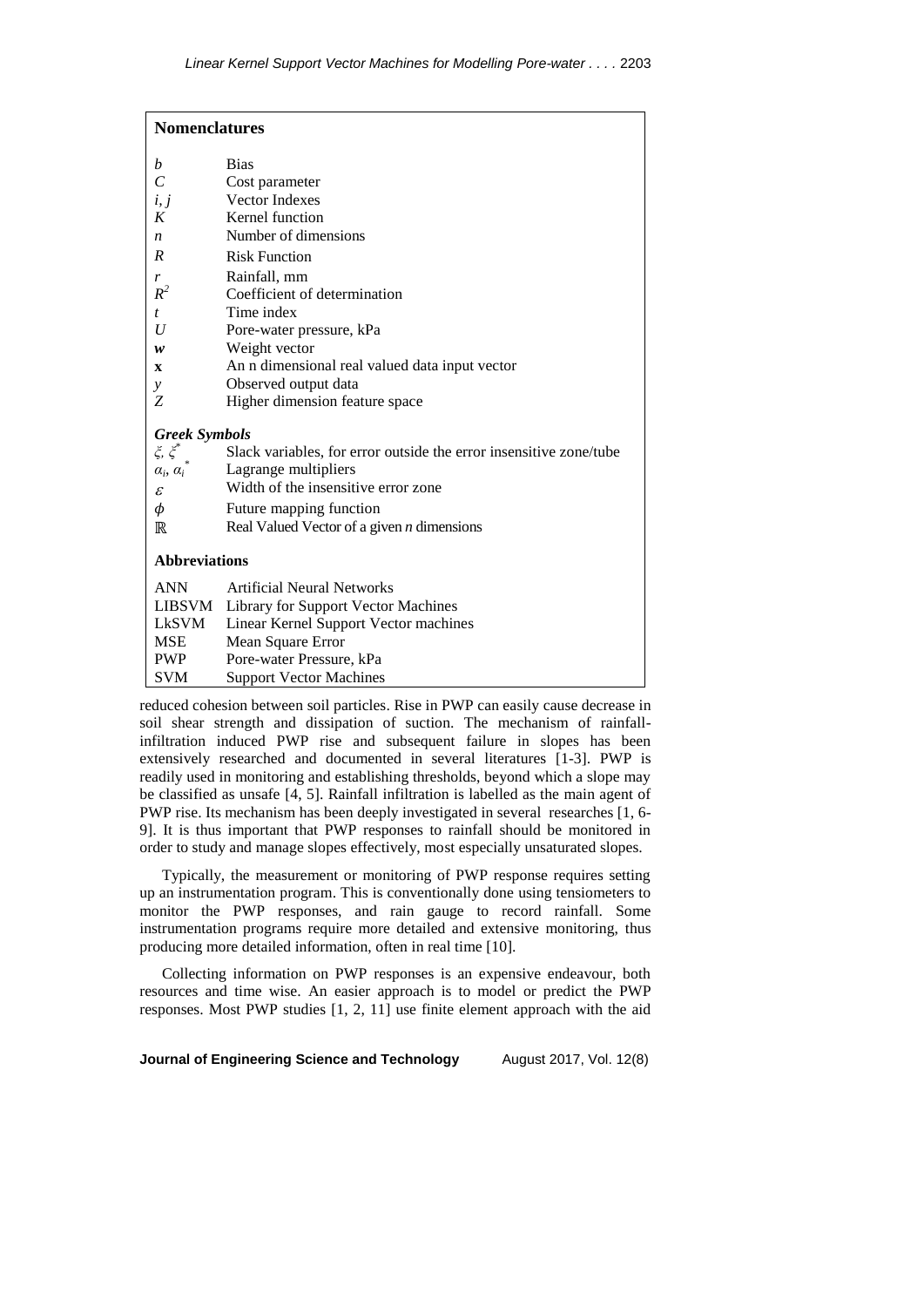of soft-wares such as SEEP/w [12]. However, from the year 2012 several soft computing models of PWP prediction were developed using Artificial Neural Network (ANN). These can be found in the literatures of Mustafa et al. [13,14]. In water resources, ANN has been established as an excellent technique for solving many complex nonlinear problems [15-17].

Even with this success, ANN algorithms are known for over-fitting and converging to local optima. Studies have shown that Support Vector Machines (SVM) performs as good as, or better than ANN [18,19]. SVM not only generally outperforms ANN, it is relatively less complex. It has a clear geometric interpretation of its basic working principles. Furthermore, unlike ANN, its solution is guaranteed to be global. Generally, the convergence of solutions to softcomputing techniques requires complex and time consuming computations. A linear kernel SVM is known for its relative simplicity and fast convergence, because of these advantages of SVM (particularly linear kernel). This study aims to evaluate the use of linear kernel support vector machines (LkSVM) to predict the non-linear responses of PWP to rainfall.

#### **2. Support Vector Machines Theory**

Support Vector Machines, developed by Vapnik, is a soft computing technique that was initially developed to handle classification problems [20] and later extended to regression problems [21]. It has been established as one of the most robust method in artificial intelligence. SVM originates from statistical learning theory. In its simplest form, it tries to find a separating hyper-plane, having the widest of margins, to use as a classifier to classify a given system. A brief explanation of SVM theory is given below. Most of what followed are based on the literature of Kecman [22].

Given a training set  $D = [\mathbf{x}_i, y_i] : \mathbf{x}_i \in \mathbb{R}^n, y_i \in \mathbb{R}, i = 1, 2, \dots l]$  typically regression problems may be formulated as the following function;

$$
f(\mathbf{x}, \mathbf{w}) = \mathbf{w}\mathbf{x} + b \tag{1}
$$

Instead of using traditional loss function to approximate error of the function. Vapnik introduces a loss function called, Vapnik *ε-insensitivity* loss function. This function is insensitive to errors within a certain zone, a *ε* tube where all predicted

errors within the tube are tolerable and are considered as 0. This is defined by;  
\n
$$
|y - f(\mathbf{x}, \mathbf{w})|_{\varepsilon} = \begin{cases} 0, & |y - f(\mathbf{x}, \mathbf{w})| \le \varepsilon \\ |y - f(\mathbf{x}, \mathbf{w})| - \varepsilon, & otherwise \end{cases}
$$
\n(2)

Therefore, the SVM classifier is now formulated as that which minimizes the empirical risk and maximizes the width of the separating hyper-plane. Implementing the use of the *ε-*insensitive tube raises the question of finding a function that can approximate a given system with *ε* precision. In reality this is very difficult, and often not possible. Therefore, to tackle this problem, tolerable errors in the form of slack variables *ξ* were allowed outside the insensitive tube, and were incorporated into the new constraints as formulated in Eq.  $(4a) \& (b)$ . One then solves the SVM classifier, by minimizing the risk *R* in Eq. (3) using the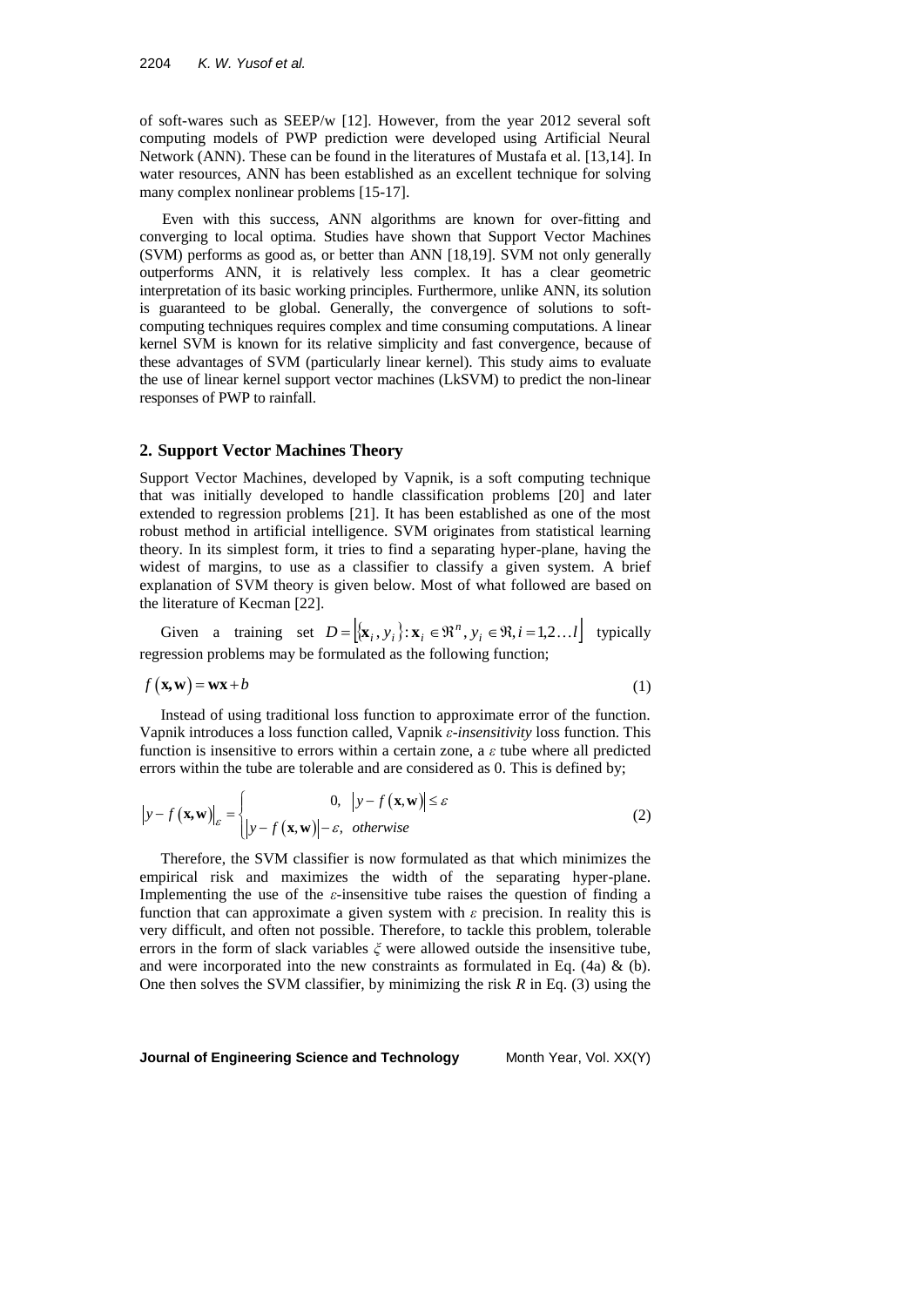dual Lagrangian method, subject to the constraints in Eq. (4a) and (b), which yields Eq. (5).

$$
R = \frac{1}{2} \|\mathbf{w}\|^2 + C \left( \sum_{i=1}^m \xi + \sum_{i=1}^m \xi^* \right)
$$
 (3)

$$
\left| y - f\left(\mathbf{x}, \mathbf{w}\right) \right|_{\mathcal{E}} - \mathcal{E} = \xi \quad \forall \mathbf{x}_{+}
$$
\n(4a)

$$
\left| y - f\left(\mathbf{x}, \mathbf{w}\right) \right|_{\mathcal{E}} - \varepsilon = \zeta^* \quad \forall \mathbf{x} \tag{4b}
$$

$$
L_D = -\varepsilon \sum_{i=1}^{l} (\alpha_i^* + \alpha_i) + \sum_{i=1}^{l} (\alpha_i^* + \alpha_i) y_i - \frac{1}{2} \sum_{i,j=1}^{l} (\alpha_i^* + \alpha_i) (\alpha_j^* + \alpha_j) x_i \cdot x_j
$$
(5)

The dual problem in Eq. (5), now is maximized subject to the constraints in Eq. (6a), (6b) and (6c). The Lagrangian coefficients are then used to determine the optimum values of the weights **w** and the bias *b*.

$$
\sum_{i=1}^{l} \left( \alpha_i^* + \alpha_i \right) = 0 \tag{6a}
$$

$$
0 \le \alpha_i \le C \quad \forall i \tag{6b}
$$

$$
0 \le \alpha_i^* \le C \quad \forall i \tag{6c}
$$

# **2.1.Kernel trick**

Often, problems are not linearly separable. For nonlinear cases, the use of kernel is employed to map the input space into a higher dimensional feature space, where the data becomes linearly separable, as in Eq. (7). In the dual solution in Eq. (5), the input features are only used as inner products. If one can find a mapping function  $\phi$ , such that  $\phi = \mathbb{R}^n \to Z$  and thus  $\mathbf{x} \to \phi(\mathbf{x})$  then one can solve the problem. However, this generally turns out to be an impossible task for a high number of features, as such kernels are used to map the input space into higher dimensional feature space, without explicitly performing the mapping. A number of kernels exist for use and the basic ones are linear, polynomial, sigmoidal and radial basis function kernel.

$$
K(\mathbf{x}_i, \mathbf{x}_j) = \phi_i(\mathbf{x}) \cdot \phi_j(\mathbf{x})
$$
\n(7)

## **2.2. Linear kernel**

 $\mathbf{v}$ 

The linear kernel function is the simplest of all the SVM kernels, it is in fact, equivalent to no kernel at all, and it can be implemented as in Eq. (8).

$$
K(\mathbf{x}_i, \mathbf{x}_j) = \mathbf{x}_i \cdot \mathbf{x}_j \tag{8}
$$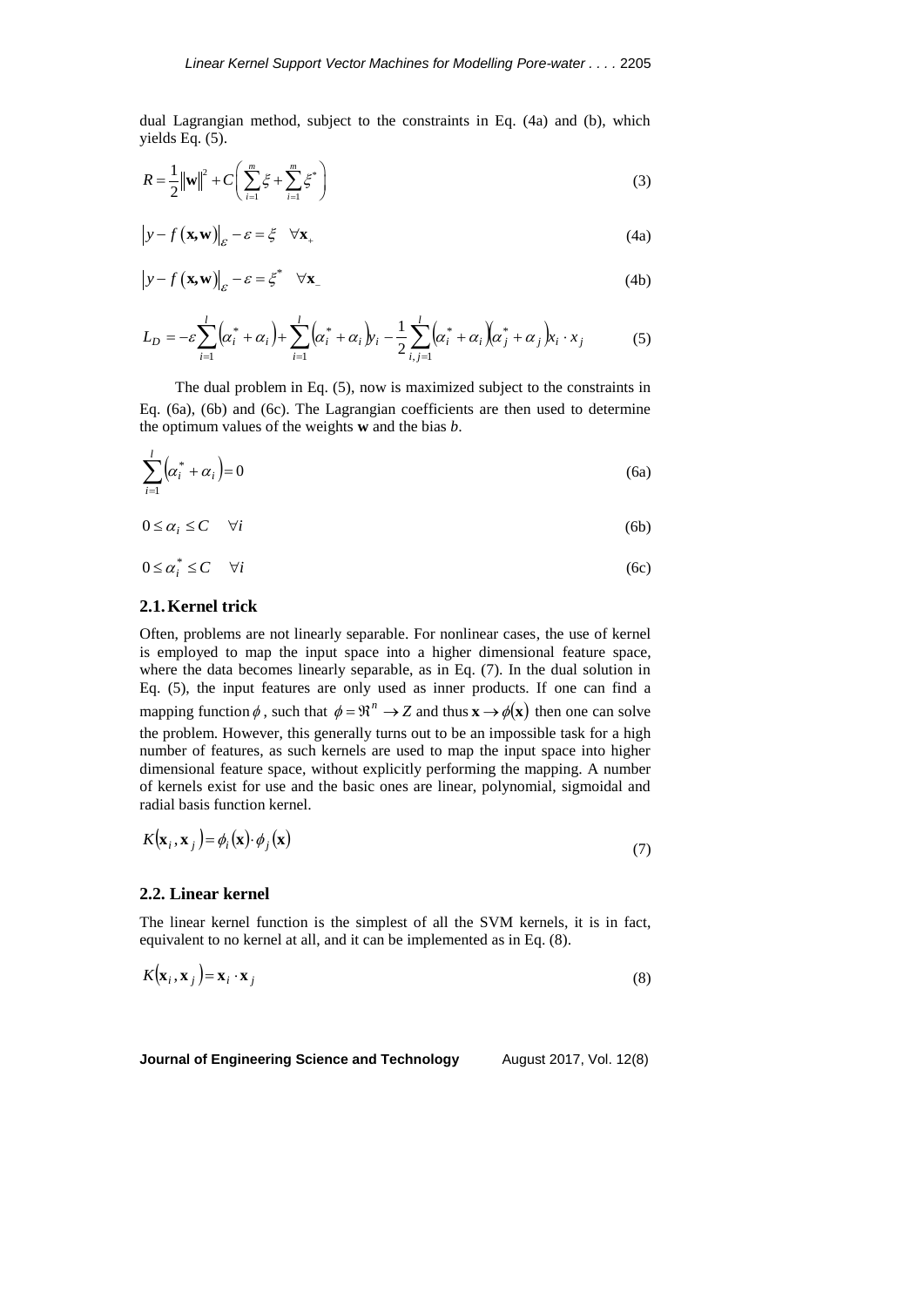Linear kernel generally does not perform as good as other kernels when it comes to modelling nonlinearly separable data, but it does have its own merits. For example, for a very large number of features (much more than the number of data-points), mapping to higher dimension does not guarantee significantly better results. Thus, the use of linear kernel becomes the most attractive choice. Linear kernels are relatively easier to implement and faster to converge. Training time can increase multiple folds between SVM trained with linear kernel and that trained with other kernels. In systems where traditional SVM training methods failed, decomposition methods, e.g., [23] are often used. This entails using only a small portion of the training data for the model training. With a very large number of training data-points, even the decomposition method is prone to slow convergence. Again, the attractive alternative falls to the use of linear kernels. Linear kernels thus, provide convenience for testing and implementing new training algorithms [24]. More so due to its fast convergence, one loses little in first trying linear kernel to ascertain if the accuracy is acceptable.

### **3. Study Data**

Instrumentation program was set up at Universiti Teknologi PETRONAS (UTP), Malaysia. The instrumented slope is approximately 11 m high, 20 m long and about 33° to the horizontal. Soil test shows the soil at 0.5 m depth to be sandy clay (United States department of agriculture–USDA classification), with a permeability of  $2.78 \times 10^{-5}$  cm/sec. The slope was instrumented with jet-fill tensiometers with PWP measuring capacity of up to -100 kPa. The tensiometers were fitted with transducers and data logger for automated collection of PWP responses at 30 minutes interval. A rain gauge for collecting and measuring rainfall was also installed at the slope toe. The data used herein was collected from a tensiometer installed at the slope crest, at a depth of 0.6 m. Data from such depth is ideal for this study, because so many fluctuations of PWP from external factors is witnessed at such shallow depth. Figure 1 shows the slope geometry and Table 1 shows the statistics of the data used herein.

### **4. Model Implementation**

It is very vital for the analysts to have an in-depth knowledge of the process or system being modelled. Thus, one can make a judicious selection of model parameters whether analytically or otherwise. The ANN models of Mustafa et al. [14] used Eq. (9) as model input. It was obtained after a detailed analysis of cross correlation of PWP and rainfall, and auto correlation of PWP.

$$
U_t = f\{U_{(t-1..t-5)}, r_{(t,t-1,t-2)}\}\tag{9}
$$

These same input features were used herein. The data was scaled between 0 and 1. Implementation of SVM was conducted by finding the optimum metaparameters, i.e. cost parameter *C*, the insensitive parameter *ε* and kernel parameters. In LkSVM, there is no kernel parameter. Grid search and 5-fold cross validation was used in the parameter calibration. The model performance was evaluated using the coefficient of determination  $(R^2)$  and mean squared error (MSE). The implementation of the LkSVM was carried out using LIBSVM [25].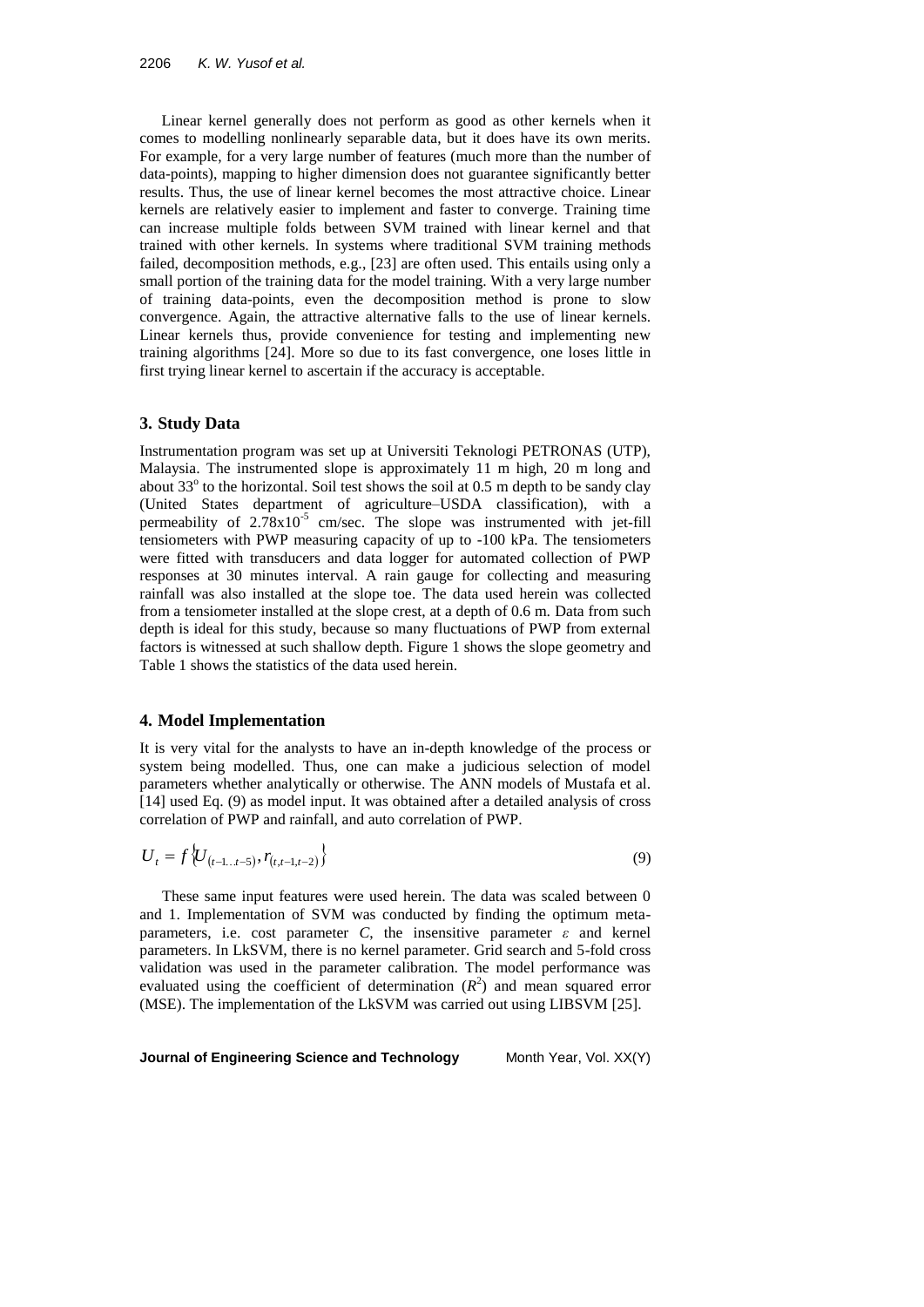

**Fig. 1. Schematics of the instrumented slope.**

## **5. Results and Discussion**

The LkSVM is applied to the PWP and rainfall data from Table 1. The parameter calibration conducted over five steps of grid search and the subsequent test result is shown in Table 2. The number of support vectors during training was 849 which represent 57 percent of the training data. This is consistent with the ideal range of the number of support vectors that ensures no over-fitting [26].

| Table 1. Basic data statistics. |                      |          |                     |          |  |  |  |
|---------------------------------|----------------------|----------|---------------------|----------|--|--|--|
|                                 | <b>Training data</b> |          | <b>Testing data</b> |          |  |  |  |
| Data                            | 1st-31st Dec '14     |          | 1st-22nd Nov '14    |          |  |  |  |
| <b>Statistics</b>               | <b>PWP</b>           | Rainfall | <b>PWP</b>          | Rainfall |  |  |  |
| N                               | 1488                 | 1488     | 1056                | 1056     |  |  |  |
| Max                             | $-5.80$              | 32.50    | $-5.80$             | 16.00    |  |  |  |
| Min                             | $-12.80$             | 0.00     | $-12.40$            | 0.00     |  |  |  |
| SM.                             | $-9.72$              | 0.23     | $-10.47$            | 0.13     |  |  |  |
| <b>Sdev</b>                     | 1.20                 | 1.56     | 1.03                | 1.04     |  |  |  |
| Var                             | 1.44                 | 2.44     | 1.06                | 1.09     |  |  |  |
| <b>Skew</b>                     | 0.44                 | 12.83    | 0.94                | 13.03    |  |  |  |

N=number of data sets; Min=minimum; Max=maximum; SM=sample mean; Sdev=sample standard deviation; Skew=skewness; Var=variance.

Table 2. Parameter search and model test results with  $C=10$  and  $\varepsilon=0.01$ .

|                    | MSE    | R∸     |  |
|--------------------|--------|--------|--|
| <b>Calibration</b> | 0.0025 | 0.9147 |  |
| Test               | 0.0015 | 0.9321 |  |

There is a good agreement between the observed and model predicted PWP as evident in Fig. 2. The MSE (scaled data) of the model is only 0.0015 for the test set. The event-based comparison of the observed and predicted PWP response is shown in the scatter plot of Fig. 3 and it has an  $R^2$  of 0.9321. The test results tend to be slightly better than the calibration results, as shown in Table 2. The difference in the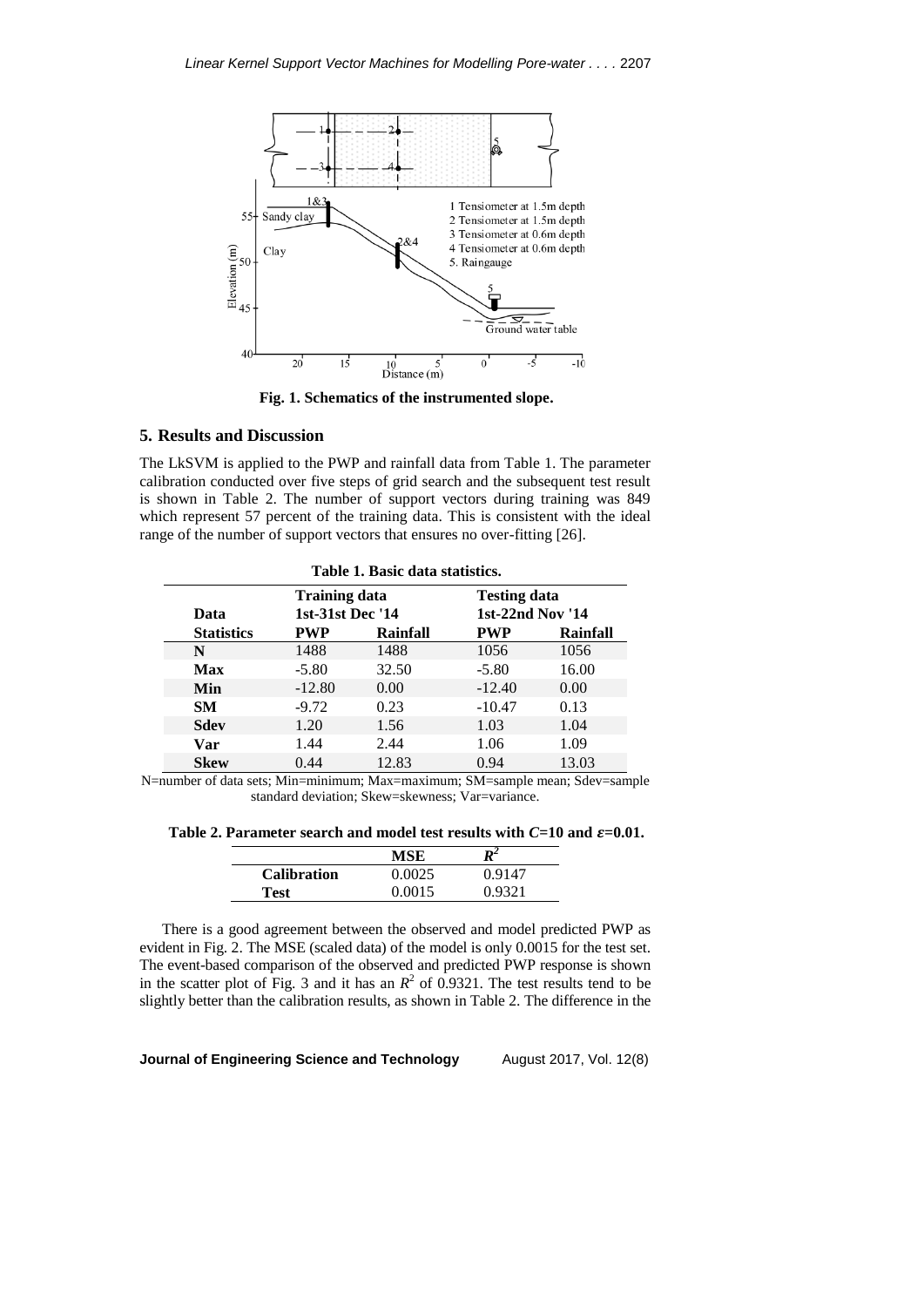two results is due to higher variability of the calibration dataset as reported in Table 1. Some points could not be predicted very well, they can be seen to have deviated relatively far away from the perfect fit line in Fig. 3. These points are also visible at some peak points in Fig. 2, erring away from the observed record.

Notably, the response on the  $5<sup>th</sup>$  and  $13<sup>th</sup>$  November have the highest prediction gap of more than 2 kPa. The error in the event of the  $13<sup>th</sup>$  could be due to an outlier (as no analysis of such was carried out here). Miss-predictions in the two events could have been influenced by the absence of other PWP influencing factors in the model such as temperature. The event of  $5<sup>th</sup>$  is preceded by a 30 minutes' rainfall of 15.5 mm (as shown in Fig. 2).

Therefore, in addition to the above explanation, the error could be due to insufficient training data that describes such trend. In the PWP-rainfall time series used as the training dataset, only four rainfall events exceeded 15.5 mm. In all these four cases, different PWP response from the system was recorded. Essentially there are too few high volume rainfall data-points in the training data. Thus, modelling of points following high rainfall events, without enough training data-points could result in slight under-prediction. And such is the case with the PWP of Nov.  $5<sup>th</sup>$ .



**Fig. 2. Comparison of observed (Obs) PWP and Model predicted (Pre) PWP, with 30 minutes rainfall.**



**Fig. 3. Scatter plot of observed PWP and model predicted PWP.**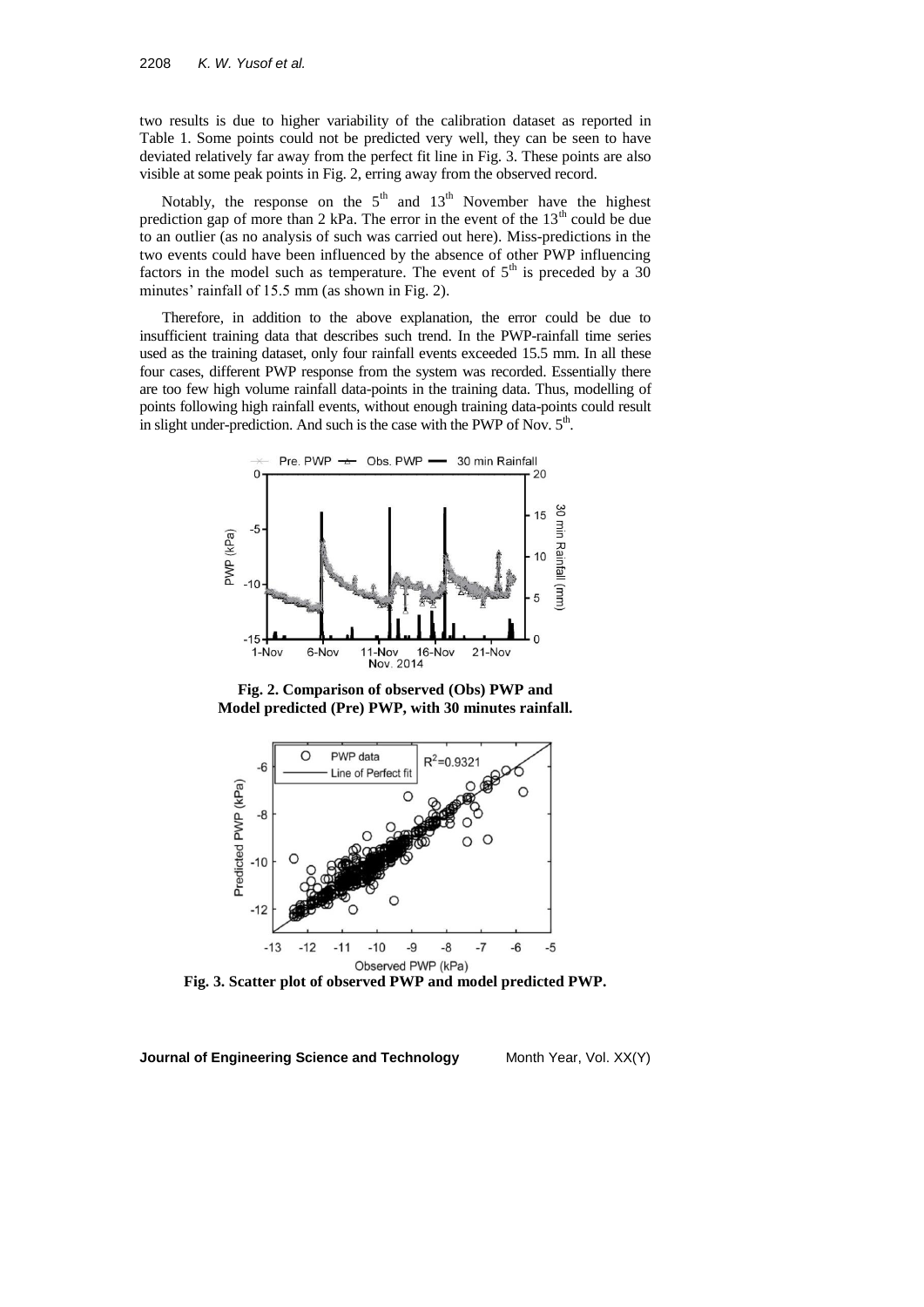Researchers have attempted to model the relationship between PWP and rainfall infiltration using linear predictors, and in many cases the results are not competitive [27]. The relationship between PWP and rainfall infiltration has been explained as highly nonlinear and complex in nature [28]. Thus, the few successful models of PWP simulated it as a nonlinear process. However, the result in this study using a linear kernel SVM, yielded very good results.

In order to evaluate the effect of data skewness and fully assess the model performance. Training and testing samples were selected randomly for 100 runs, thereby creating multiple scenarios of inputs and test data (100 datasets for each). The performance was evaluated based on the average MSE and  $R^2$ . The range of the results is shown in Figs. 4(a) and 4(b). The small range of the  $MSE$  and  $R^2$  shows good Model stability. The Model showed consistency in predicting good result, indicating a low level of uncertainty. Model  $R^2$  values up to about 0.945 were obtained.



**Fig. 4. Boxplot indicating the range of (a) MSE and (b)** *R* **2 obtained over 100 different simulations.**

ANN models in Mustafa et al. [14] were trained with data-points, over three folds, the number of data-points used here. They yielded an  $R^2$  value ranging from 0.97 to 0.99. Although the same accuracy may not have been achieved here; however, an  $R^2$  of 0.9321, with much fewer data sets and ease of implementation is definitely a good proposition. LkSVM has proved to be effective in mapping the complex non-linear nature of PWP response to rainfall. Model misspredictions are likely to occur even in a model trained with different higher order kernel function.

#### **6. Conclusions**

Using present rainfall, few antecedent records of rainfall and few antecedent PWP records, the SVM with linear kernel has successfully mimicked the complex nonlinear behaviour of PWP response to rainfall events. Overall, there is a good fit between the model predicted PWP and observed PWP. This further demonstrates SVM's robustness, as many linear models have failed in this context. Due to its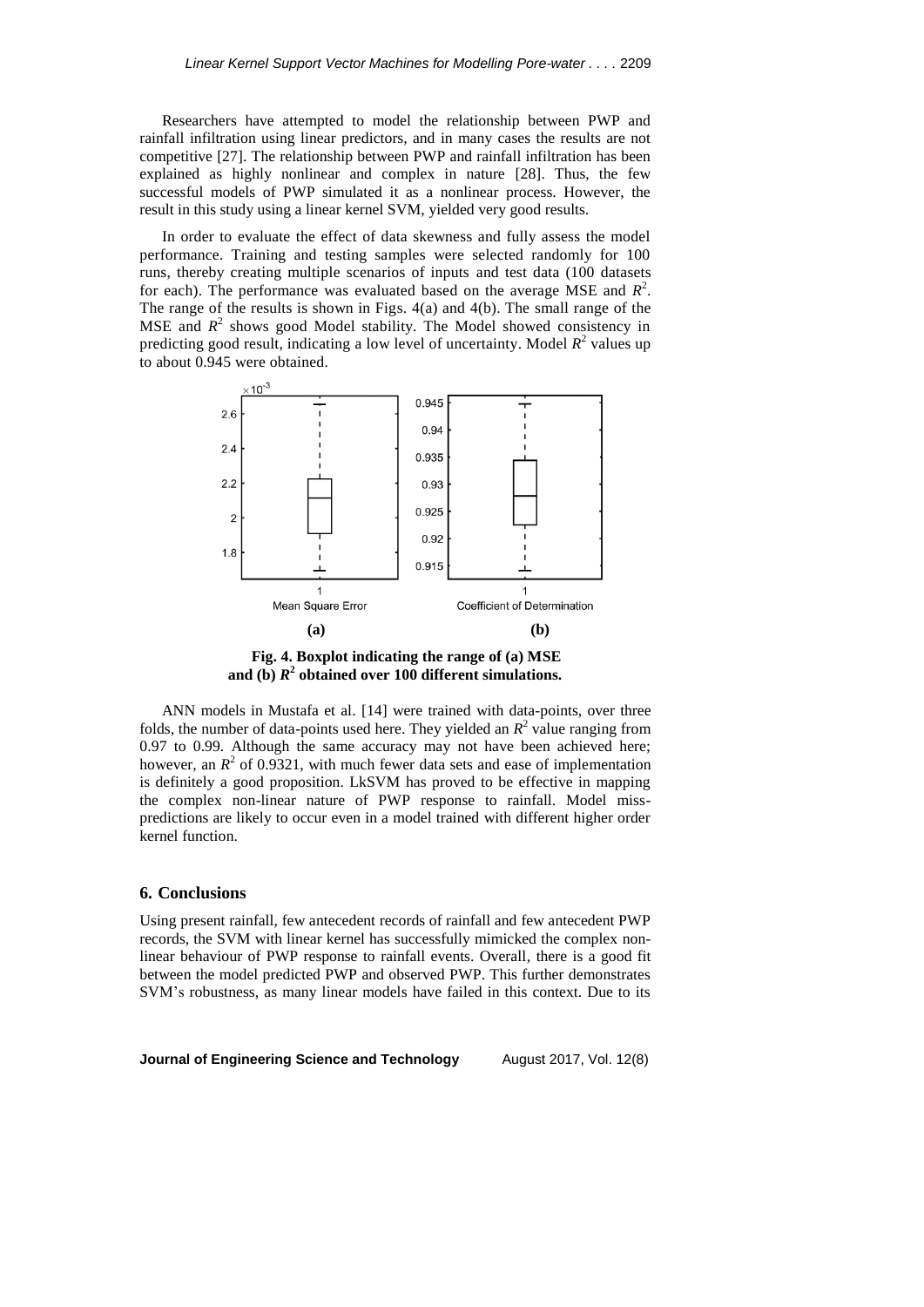ease of implementation, the LkSVM model can serve as a rapid approach tool to obtaining one lead time PWP records.

However, the model may sometimes, slightly under-predict peak records that are preceded by high volume of rainfall. Most especially if there are few training data-points describing such points. This ultimately shows that the model may be susceptible to slight miss-predictions if subjected to interpolations. The model limitations however, could be improved by using additional training data-points and also the addition of other PWP influencing factors (e.g., evaporation) in the model input.

Using an SVM with higher order kernel function could generated equal or better result, but when high accuracy can be sacrificed for computational ease and time, then LkSVM provides a very attractive alternative to modelling PWP response to rainfall.

#### **Acknowledgement**

This study is financed by Ministry of Education Malaysia under fundamental research grant scheme (FRGS) of cost centre no 0153AB-I61. The first author is thankful to UTP for study sponsorship under the graduate assistantship scheme.

#### **References**

- 1. Gasmo, J.M.; Rahardjo, H.; and Leong, E.C. (2000). Infiltration effects on stability of a residual soil slope. *Computers and Geotechnics*, 26, 145-165.
- 2. Collins, B.D.; and Znidarcic, D. (2004). Stability analyses of rainfall induced landslides. *Journal of Geotechnical and Geoenvironmental Engineering*, 130(4), 362-372.
- 3. Yeh, H.F.; and Lee, C.H. (2013). Soil water balance model for precipitationinduced shallow landslides. *Environmental Earth Sciences*, 70(6), 2691-2701.
- 4. Huang, A.B.; Lee, J.T.; Ho, Y.T.; Chiu, Y.F.; and Cheng, S.Y. (2012). Stability monitoring of rainfall-induced deep landslides through pore pressure profile measurements. *Soils and Foundations*, 52(4), 737-747.
- 5. Eichenberger, J.; Ferrari, A.; and Laloui, L. (2013). Early warning thresholds for partially saturated slopes in volcanic ashes. *Computers and Geotechnics*, 49, 79-89.
- 6. Gavin, K.; and Xue, J. (2008). A simple method to analyze infiltration into unsaturated soil slopes. *Computers and Geotechnics*, 35(2) 223-230.
- 7. Rahardjo, H.; Ong, T.H.; Rezaur, R.B.; Leong, E.C.; and Fredlund, D.G. (2010). Response parameters for characterization of infiltration. *Environmental Earth Sciences*, 60(7), 1369-1380.
- 8. Tu, X.B.; Kwong, K.L.; Dai, F.C.; Tham, L.G.; and Min, H. (2009). Field monitoring of rainfall infiltration in a loess slope and analysis of failure mechanism of rainfall-induced landslides. *Engineering Geology*, 105(1), 134-150.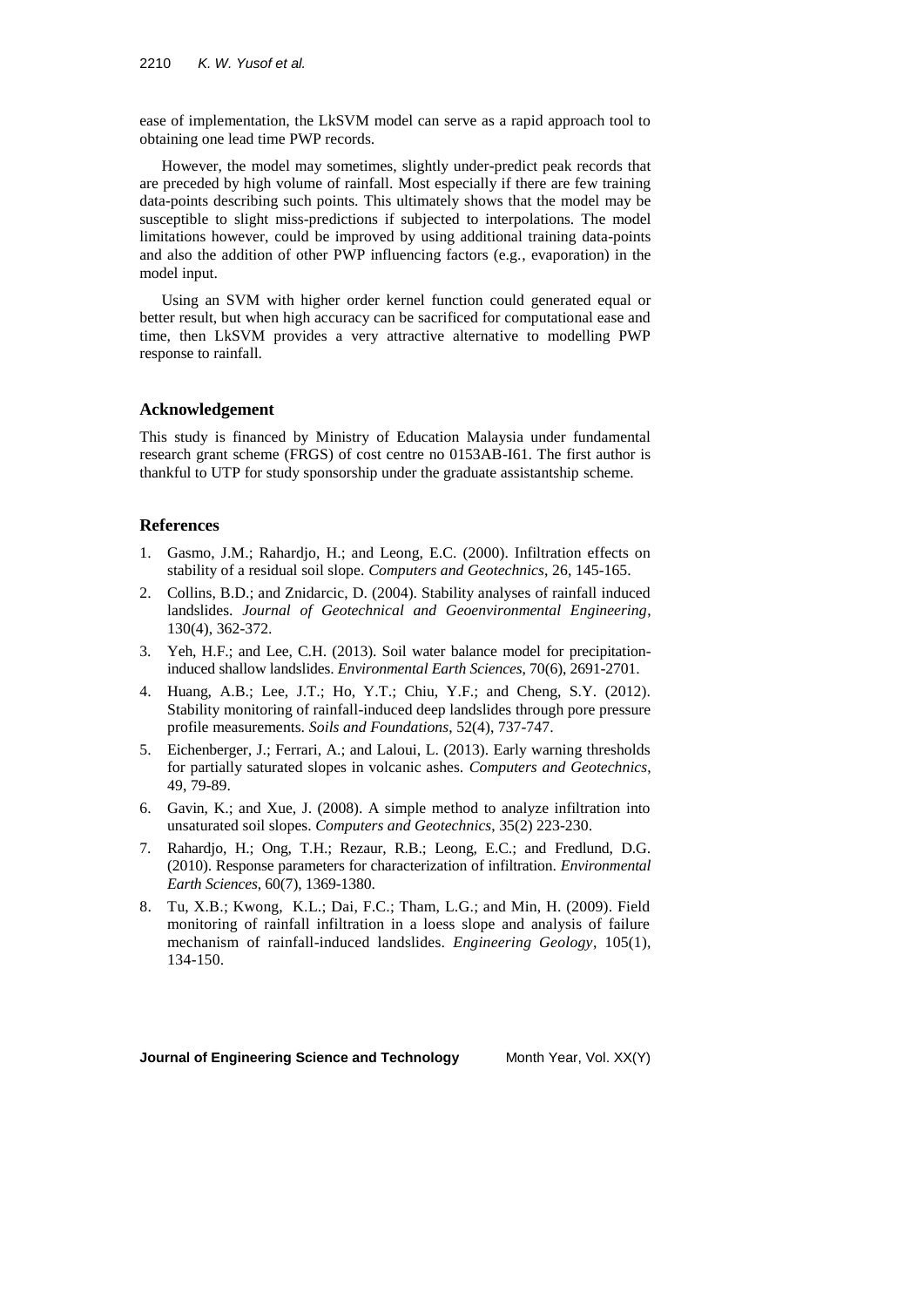- 9. Rahardjo, H.; Satyanaga, A.; and Leong, E.C. (2013). Effects of flux boundary conditions on pore-water pressure distribution in slope. *Engineering Geology*, 165, 133-142.
- 10. Rahardjo, H.; Satyanaga, A.; Harnas, F.R.; and Leong, E.C. (2014). Comprehensive instrumentation for real time monitoring of flux boundary conditions in slope. *Procedia Earth Planet Sciences*, 9, 23-43.
- 11. Kassim, A.; Gofar, N.; Lee, L.M.; and Rahardjo, H. (2012). Pore-water of suction distributions in an unsaturated heterogeneous residual soil slope. *Engineering Geology*, 131, 70-82.
- 12. I. GEO-SLOPE, (2002). *SEEP/W for Finite Element Seepage Analysis*. GEO-SLOPE International, Ltd., Calgary, Alberta, Canada.
- 13. 1Mustafa, M.R.; Rezaur, R.B.; Saiedi, S.; Rahardjo, H.; and Isa, M.H. (2013). Evaluation of MLP-ANN training algorithms for soil pore-water pressure responses to rainfall. *Journal of Hydrologic Engineering*, 18, 50-57.
- 14. Mustafa, M.R.; Rezaur, R.B.; Rahardjo, H.; and Isa, M.H. (2012). Prediction of pore-water pressure using radial basis function neural network. *Engineering Geology*, 135, 40-47.
- 15. Valipour, M. (2016). Optimization of neural networks for precipitation analysis in a humid region to detect drought and wet year alarms. *Meteorological Applications*, 100, 91-100.
- 16. Mustafa, M.R.; Rezaur, R.B.; Saiedi, S.; and Isa, M.H. (2012). River suspended sediment prediction using various multilayer perceptron neural network training algorithms - A case study in Malaysia. *Water Resources Management*, 26, 1879-1897.
- 17. Valipour, M.; Banihabib, M.E.; and Behbahani, S.M.R. (2012). Monthly inflow forecasting using autoregressive artificial neural network. *Journal of Applied Sciences,* 12(20), 2139.
- 18. Zakaria, Z.A.; and Shabri, A. (2012). Streamflow forecasting at ungaged sites using support vector machines. *Applied Mathematical Sciences*, 6(60), 3003-3014.
- 19. Noori, R.; Deng, Z.; Kiaghadi, A.; and Kachoosangi, F.T. (2015). How reliable are ANN, ANFIS, and SVM techniques for predicting longitudinal dispersion coefficient in natural rivers? *Journal of Hydraulic Engineering*, 142(1), 04015039.
- 20. Vapnik, V.N. (1995). *The nature of statistical learning theory*. New York, New York, USA: Springer.
- 21. Vapnik, V.N. (1999). An overview of statistical learning theory. *IEEE transactions on neural networks / a publication of the IEEE Neural Networks Council*, 10(5), 988-99.
- 22. Kecman, V. 2001. *Learning and soft computing*. London, England: MIT press.
- 23. Platt, J.C. (1998). Sequential minimal optimization: A fast algorithm for training support vector machines. *Advances in Kernel Methods: Support Vector Learning*, 208, 1-21.
- 24. Lin, K.M.; and Lin, C.J. (2003). A study of reduced support vector machines. *IEEE Transactions on Neural Networks*, 14(6), 1449-1459.